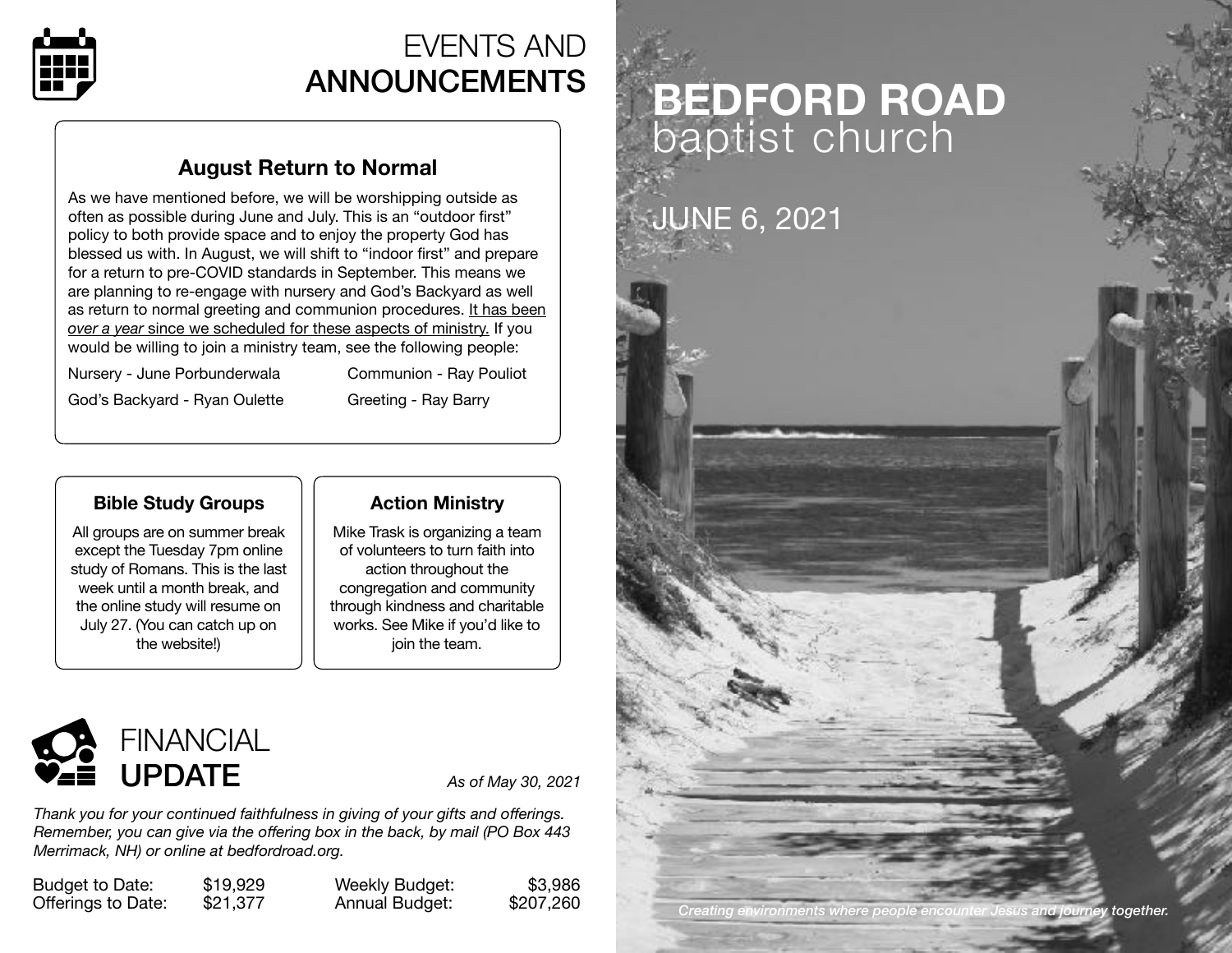## **"Immortal, Invisible, God Only Wise"**

*Public Domain, Walter Chalmers Smith, CCLI 1038908*

#### **VERSE 1**

Immortal invisible God only wise, in light inaccessible hid from our eyes Most blessed, most glorious, the Ancient of Days Almighty, victorious - Your great name we praise!

#### **VERSE 2**

To all life You give, Lord, to both great and small. In all life You live, Lord, the true life of all We blossom and flourish uncertain and frail. We wither and perish, but You never fail.

#### **VERSE 3**

 We worship before You, great Father of light, while angels adore You all veiling their sight Our praises we render, O Father, to You Whom only the splendor of light hides from view.

## **"Worthy, You Are Worthy" "You're Worthy of My Praise"**

*© 2011, Jonas Myrin and Matt Redman, CCLI 6016351 (Psalm 103-104)*

#### **INTRODUCTION**

Worthy, You are worthy! King of kings, Lord of lords, You are worthy! Worthy, You are worthy! King of kings, Lord of lords, I worship You.

#### **CHORUS ("YOU'RE WORTHY OF MY PRAISE")**

 *I will give You all my worship. I will give You all my praise You alone I long to worship. You alone are worthy of my praise*

#### **VERSE 1**

I will worship *(I will worship)* with all of my heart *(with all of my heart)* I will praise You *(I will praise You)* with all of my strength *(all my strength)* I will seek You *(I will seek You)* all of my days *(all of my days)* I will follow *(I will follow)* all of Your ways *(all Your ways) REPEAT CHORUS*

#### **VERSE 2**

I will bow down *(I will bow down)* and hail You as King *(and hail You as King)* I will serve You *(I will serve You)*, give You everything *(everything)* I will lift up *(I will lift up)* my eyes to Your throne *(my eyes to Your throne)* I will trust You (I will trust You), trust You alone *(You alone) REPEAT CHORUS 2X*

## **"Soul on Fire"**

*© 2018, Brenton Brown, Mac Powell, Mark Lee, Tai Anderson, and Matt Maher, CCLI 7032679*

#### **CHORUS**

*God, I'm running for Your heart; I'm running for Your heart 'Til I am a soul on fire! Lord, I'm longing for Your ways. I'm waiting for the day When I am a soul on fire! 'Til I am a soul on fire!*

#### **VERSE 1**

Lord, restore the joy I had. I have wandered bring me back. In this darkness lead me through until all I see is You, YEAH!

#### **VERSE 2**

Lord, let me burn for You again. Let me return to You again. And, Lord, let me burn for You again! And let me return to You again!

## **"Your Love, Oh Lord"**

*© 1991, Tai Anderson, Brad Avery, David Carr, Mark Lee, and Mac Powell, CCLI 1894255*

#### **Verse**

Your love oh Lord reaches to the heavens Your faithfulness stretches to the sky Your righteousness is like the mighty mountains Your justice flows like the ocean's tide

#### **CHORUS**

*I will lift my voice to worship You my King I will find my strength in the shadow of Your wings REPEAT BOTH*

#### **The Lord's Table**

*All believers are invited to participate in the observance of the Lord's Table together. Please pick up the elements at the back prior to beginning of worship and bring them with you to your seats.*

## **"Doxology"**

*Public Domain, Louis Bourgeois and Thomas Ken, CCLI 5620*

Praise God from whom all blessings flow. Praise Him all creatures here below. Praise Him above ye heavenly hosts. Praise Father, Son and Holy Ghost! Amen.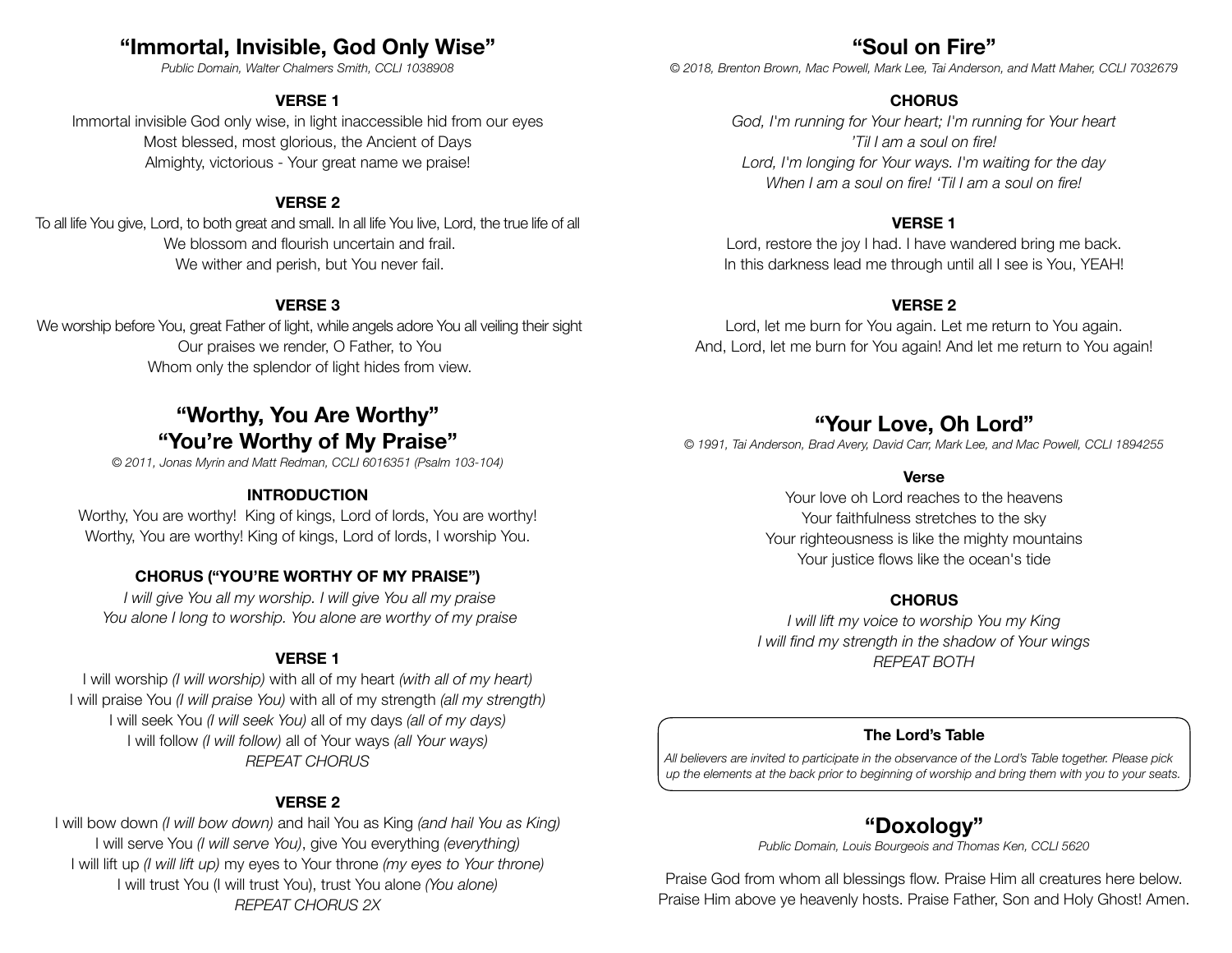Ja**hves**<br>The Church

*This morning, we begin a summer series focusing on the books of James and Jude, two of the more obscure New Testament books. In particular, we will be looking at the early church through the eyes of these two, who were not part of the original apostles.*

| <b>AUTHOR:</b> | James, brother of Jesus (Yakov av Yeshua in Hebrew)<br>Matthew 12:46; Acts 12:2, 17; Galatians 1:19 |
|----------------|-----------------------------------------------------------------------------------------------------|
|                |                                                                                                     |

- **DATE:** Probably one of the earliest NT books, *prior* to AD 50.
- **AUDIENCE:** The primarily (but not exclusively) Jewish church scattered by the persecution of the Jewish elite after the stoning of Stephen (Acts 8:1-3)
- **PURPOSE:** With the church being openly suppressed, James took it upon himself to offer guidance at a distance for how to thrive as a Christian community without the close connections they had enjoyed to that point.

#### **STRUCTURE:**

*Unlike Paul's letters, this letter does not incorporate the normal Greco-Roman epistle style. It is structured much more like a homily or a sermon. (The same is true of Hebrews and Jude, but not the letters of Peter.)* 

*James follows a chiasm structure, which means that he works toward a central idea in a sort of mirrored pattern. The first 15 verses introduce the topic and context of his presentation.* 

Opening Address about Perseverance Through Trials (1:1-15)

The Tangible Character of Faith (1:16-25) Love and Partiality in the Church (1:26-2:13) Works and Faith in the Church (2:14-2:26) The Spoken Word's Power to Destroy or Build ( 3:1-4:17) Rebuking the Rich and the Powerful (5:1-6) The Reality of Suffering (5:7-20)



*This morning, we begin a summer series focusing on the books of James and Jude, two of the more obscure New Testament books. In particular, we will be looking at the early church through the eyes of these two, who were not part of the original apostles.*

| <b>AUTHOR:</b>   | James, brother of Jesus (Yakov av Yeshua in Hebrew)<br>Matthew 12:46; Acts 12:2, 17; Galatians 1:19                                                                    |
|------------------|------------------------------------------------------------------------------------------------------------------------------------------------------------------------|
| <b>DATE:</b>     | Probably one of the earliest NT books, prior to AD 50.                                                                                                                 |
| <b>AUDIENCE:</b> | The primarily (but not exclusively) Jewish church<br>scattered by the persecution of the Jewish elite after<br>the stoning of Stephen (Acts 8:1-3)                     |
| <b>PURPOSE:</b>  | With the church being openly suppressed, James took it<br>upon himself to offer guidance at a distance for how to<br>thrive as a Christian community without the close |

#### **STRUCTURE:**

*Unlike Paul's letters, this letter does not incorporate the normal Greco-Roman epistle style. It is structured much more like a homily or a sermon. (The same is true of Hebrews and Jude, but not the letters of Peter.)* 

connections they had enjoyed to that point.

*James follows a chiasm structure, which means that he works toward a central idea in a sort of mirrored pattern. The first 15 verses introduce the topic and context of his presentation.* 

Opening Address about Perseverance Through Trials (1:1-15)

The Tangible Character of Faith (1:16-25) Love and Partiality in the Church (1:26-2:13) Works and Faith in the Church (2:14-2:26) The Spoken Word's Power to Destroy or Build ( 3:1-4:17) Rebuking the Rich and the Powerful (5:1-6) The Reality of Suffering (5:7-20)